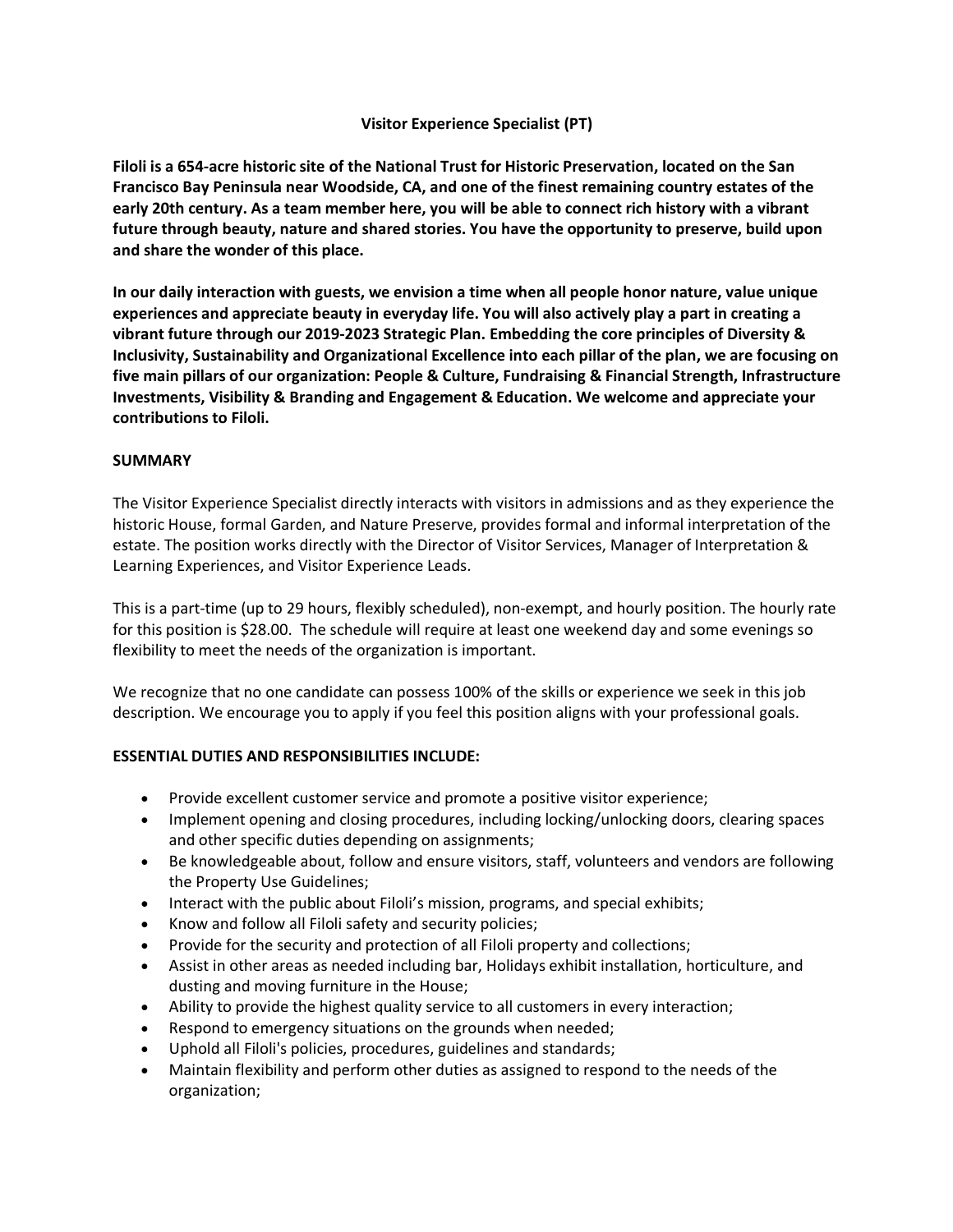• Attendance and punctuality are essential to work and all work-related functions.

## **Interpretation:**

- Be trained and serve as a primary interpreter for informal interpretation in the House and Garden;
- Provide formal interpretation including talks, tours, and hikes delivered with accuracy and in an engaging manner;
- Lead educational experiences for youth in the House, Garden, and Nature Preserve;
- Assist with research for interpretation projects.

## **Visitor Experience:**

- Be cross trained in all areas of Visitor Experience Admissions, Reservations, Operations, and Gate Guard, and be willing to provide coverage for these areas as needed;
- Greet and welcome visitors and ensure that they understand how to best access the House and Garden;
- Actively operate a cash register following outlined procedures, reconcile register daily and be responsible for outcome;
- Be trained in the ticketing database (Altru) for all functions, follow properly Altru processes and use technology for all aspects of the role;
- Manage visitor flow to ensure minimum wait times and limit confusion for visitors;
- Support group and rental event activities.

## **MINIMUM QUALIFICATIONS**

An individual must be able to perform each essential duty listed above and any additional responsibilities as directed as well as satisfy the educational and skill requirements listed below:

## **Education and/or Experience:**

#### **Education:**

• Bachelor's degree in art history, public history, environmental science, education, or related discipline required;

## **Core Competencies:**

- **EXPERIENCE –** Minimum 1 year of experience in a visitor-oriented position and/or docent or tour experience; Experience working in a public garden, zoo, museum, nature center, or historic site.
- **PEOPLE, PROJECT, AND PROGRAM SKILLS –** Effective teamwork skills and cross-functional collaborative capacity. Ability to either take direction or work independently as the situation requires.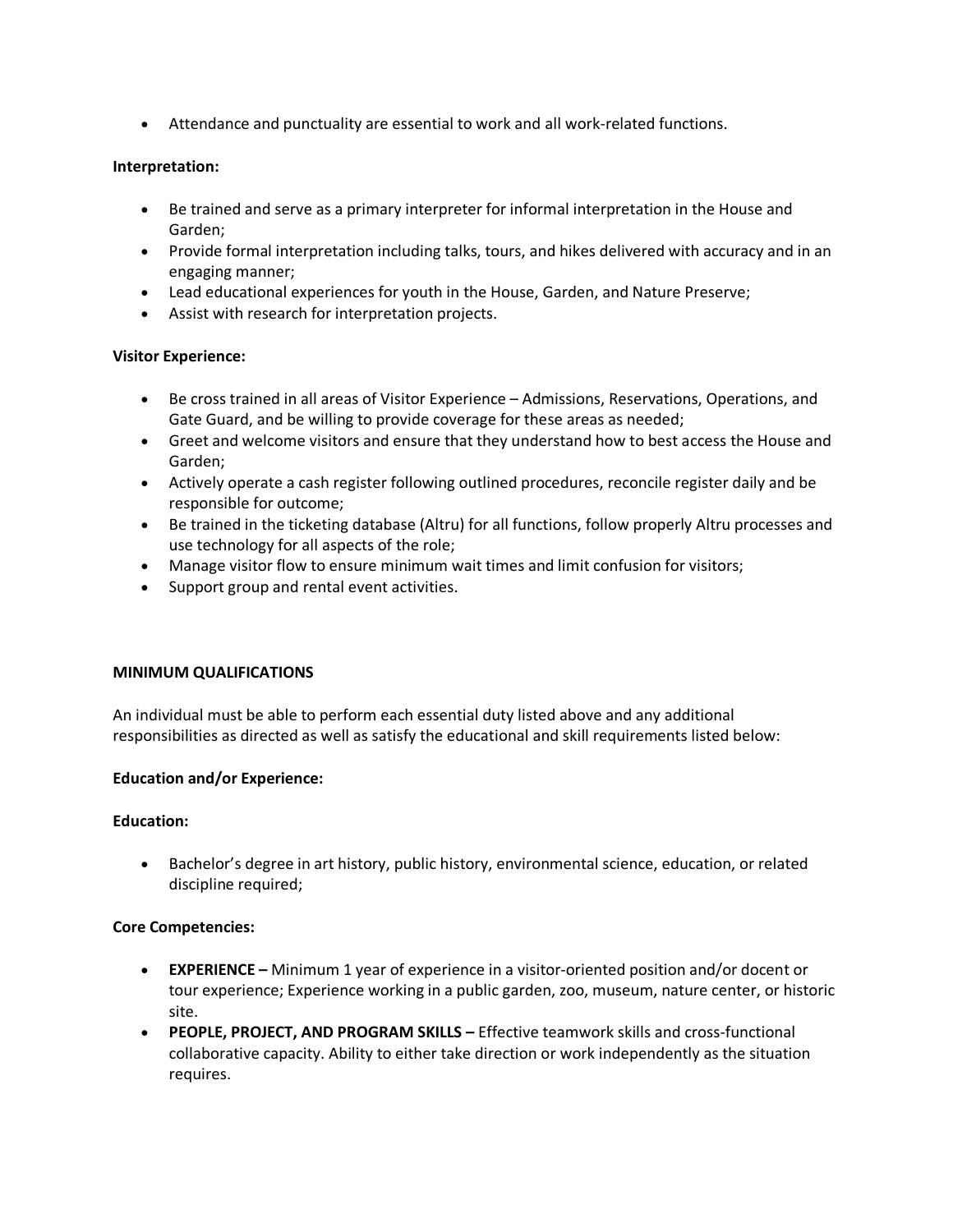- **LEADERSHIP –** Flexible, energetic, and outcomes-oriented self-starter who brings a creative approach to solving problems. Capacity to interact effectively and build partnerships with Filoli's many constituencies including staff, Board members, community partners and supporters, donors, members, visitors, and volunteers. Strong administrative skills. Ability to multitask, see many sides to complex issues, and perform at high standards with a collegial team.
- **CULTURAL COMPETENCIES –** Model a responsibility to self-awareness and awareness of others to recognize that individuals bring unique backgrounds, beliefs, values, and world-views. View racial and cultural differences as assets to the organization.
- **DIVERSITY, EQUITY, AND INCLUSION –** Committed to Filoli's dedication to integrate accountability across all efforts to support and sustain a racially equitable organization. Demonstrate a passion of advancing organizational DEAI objectives and influencing others to approach all work with an equity lens. Promote processes and communication that encourage organizational cultural competence and inclusion.
- **COMMUNICATION SKILLS –** Communicate (listening and speaking) effectively with visitors, members, volunteers and employees of the organization. This also includes emergency response personnel (fire, ambulance, police, etc).
- **DECISIVE NATURE –** Well-honed ability to independently anticipate and analyze situations, define problems and objectives, recognize viable alternatives and formulate rapid solutions with understanding of the inherent risks and the implications of decisions.
- **COMPUTER SKILLS –** Possess strong computer skills, working knowledge of Microsoft Office Applications (Word, Excel and PowerPoint); manage complex database functions including Altru.
- **AVAILABILITY –** Maintain a flexible work schedule that includes evenings and weekends to meet the demands of executive management.

# **Skills and Abilities:**

- Possess general working knowledge of museum interpretation;
- Ability to walk and stand for the majority of the day;
- Maintain a positive, calm demeanor and professional manner with visitors and volunteers at all times;
- Handle money, count change/cash, and process credit card payments;
- Demonstrate strong organizational, communication and interpersonal skills;
- Be responsive to a large number of visitors' diverse needs while focusing on high priority tasks; ability to multi-task;
- Demonstrate a strong customer service orientation;
- Work diplomatically with a diverse group of staff;
- Ability to remain calm and demonstrate flexibility to meet changing needs and expectations;
- Read and interpret documents such as safety rules, operation and maintenance instructions and procedural manuals.

## **CERTIFICATES, LICENSES, REGISTRATIONS**

A valid Driver's License is required.